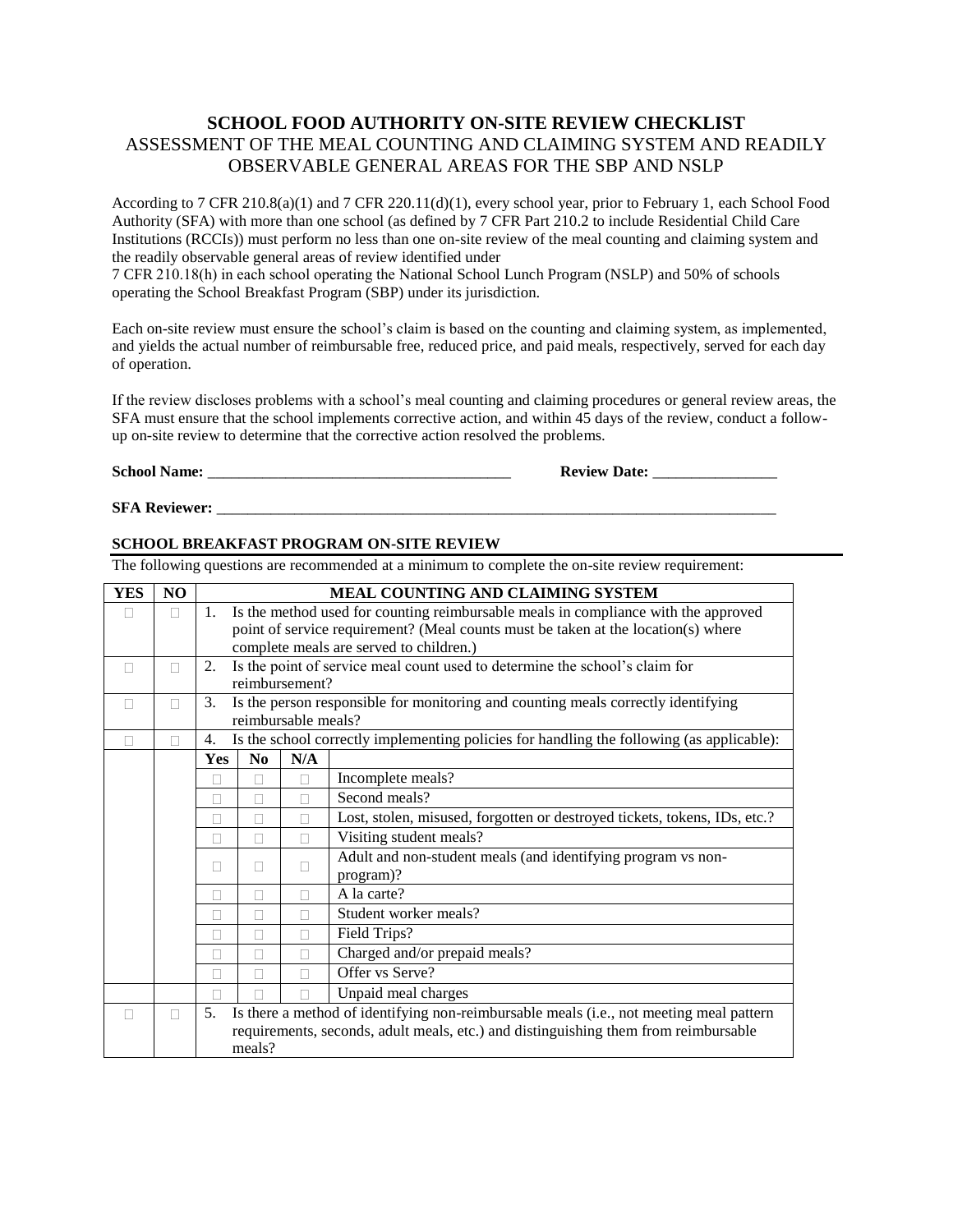| <b>YES</b> | NO           | MEAL COUNTING AND CLAIMING SYSTEM CONT.                                                            |                                                                                             |  |  |  |  |  |
|------------|--------------|----------------------------------------------------------------------------------------------------|---------------------------------------------------------------------------------------------|--|--|--|--|--|
| П          | П            | Is someone trained as a backup for the monitor and the meal counter?<br>6.                         |                                                                                             |  |  |  |  |  |
| П          | П            | Are there procedures for meal counting and claiming when the primary counting and<br>7.            |                                                                                             |  |  |  |  |  |
|            |              | claiming system is not available? Do staff know when and how to implement them?                    |                                                                                             |  |  |  |  |  |
| $\Box$     | П            | Are daily counts correctly totaled and recorded?<br>8.                                             |                                                                                             |  |  |  |  |  |
| П          | П            | If claims are aggregated, are the meal counts correctly totaled and consolidated?<br>9.            |                                                                                             |  |  |  |  |  |
| П          | П            | 10. Are internal controls (edits, monitoring, etc.) established to ensure that daily counts do     |                                                                                             |  |  |  |  |  |
|            |              |                                                                                                    | not exceed the number of students eligible or in attendance and that an accurate claim is   |  |  |  |  |  |
|            |              | made?                                                                                              |                                                                                             |  |  |  |  |  |
|            |              |                                                                                                    |                                                                                             |  |  |  |  |  |
|            |              | Record today's meal counts by category and compare to the total number of students                 |                                                                                             |  |  |  |  |  |
|            |              | eligible by category                                                                               |                                                                                             |  |  |  |  |  |
|            |              | <b>Number of Students Approved by Category</b>                                                     | <b>Today's Meal Counts by Category</b>                                                      |  |  |  |  |  |
|            |              | Free:                                                                                              | Free:                                                                                       |  |  |  |  |  |
|            |              | Reduced Price:                                                                                     | Reduced Price:                                                                              |  |  |  |  |  |
|            |              | Paid:                                                                                              | Paid                                                                                        |  |  |  |  |  |
| П          | П            | 11. Does the system prevent overt identification of children receiving free or reduced price       |                                                                                             |  |  |  |  |  |
|            |              | meals?                                                                                             |                                                                                             |  |  |  |  |  |
|            |              | NOTE: The following two questions are for all SFAs except for SFAs on Provision 2 or 3 in non-base |                                                                                             |  |  |  |  |  |
|            |              | years, CEP, or RCCIs with only residential children                                                |                                                                                             |  |  |  |  |  |
| <b>YES</b> | NO           |                                                                                                    |                                                                                             |  |  |  |  |  |
|            | Ш            | 12. Is a current eligibility list kept up-to-date and used by the meal counting system to          |                                                                                             |  |  |  |  |  |
|            |              | provide an accurate daily count of reimbursable meals by category (free, reduced price,            |                                                                                             |  |  |  |  |  |
|            |              | paid)?                                                                                             |                                                                                             |  |  |  |  |  |
|            | $\mathbf{L}$ | 13. If applicable according to 7 CFR 220.11(d) are comparisons of daily free, reduced price        |                                                                                             |  |  |  |  |  |
|            |              |                                                                                                    | and paid breakfast counts against data which will assist in the identification of breakfast |  |  |  |  |  |
|            |              | counts in excess of the number of free, reduced price and paid breakfasts served each              |                                                                                             |  |  |  |  |  |
|            |              | day to children eligible for such breakfasts completed?                                            |                                                                                             |  |  |  |  |  |

### **SBP CORRECTIVE ACTION PLAN (for any "NO" answers above):**

#### **SPECIFY DATE SBP CORRECTIVE ACTION(S) WILL BE IMPLEMENTED:** \_\_\_\_\_\_\_\_\_\_\_\_\_\_\_\_

BY WHOM: \_\_\_\_\_\_\_\_\_\_\_\_\_\_\_\_\_\_\_\_\_\_\_\_\_\_\_\_\_\_\_\_\_\_\_\_\_\_\_\_\_\_\_\_\_\_\_\_\_\_\_\_\_\_\_\_\_\_\_\_\_\_\_\_\_\_\_\_\_\_\_\_\_\_\_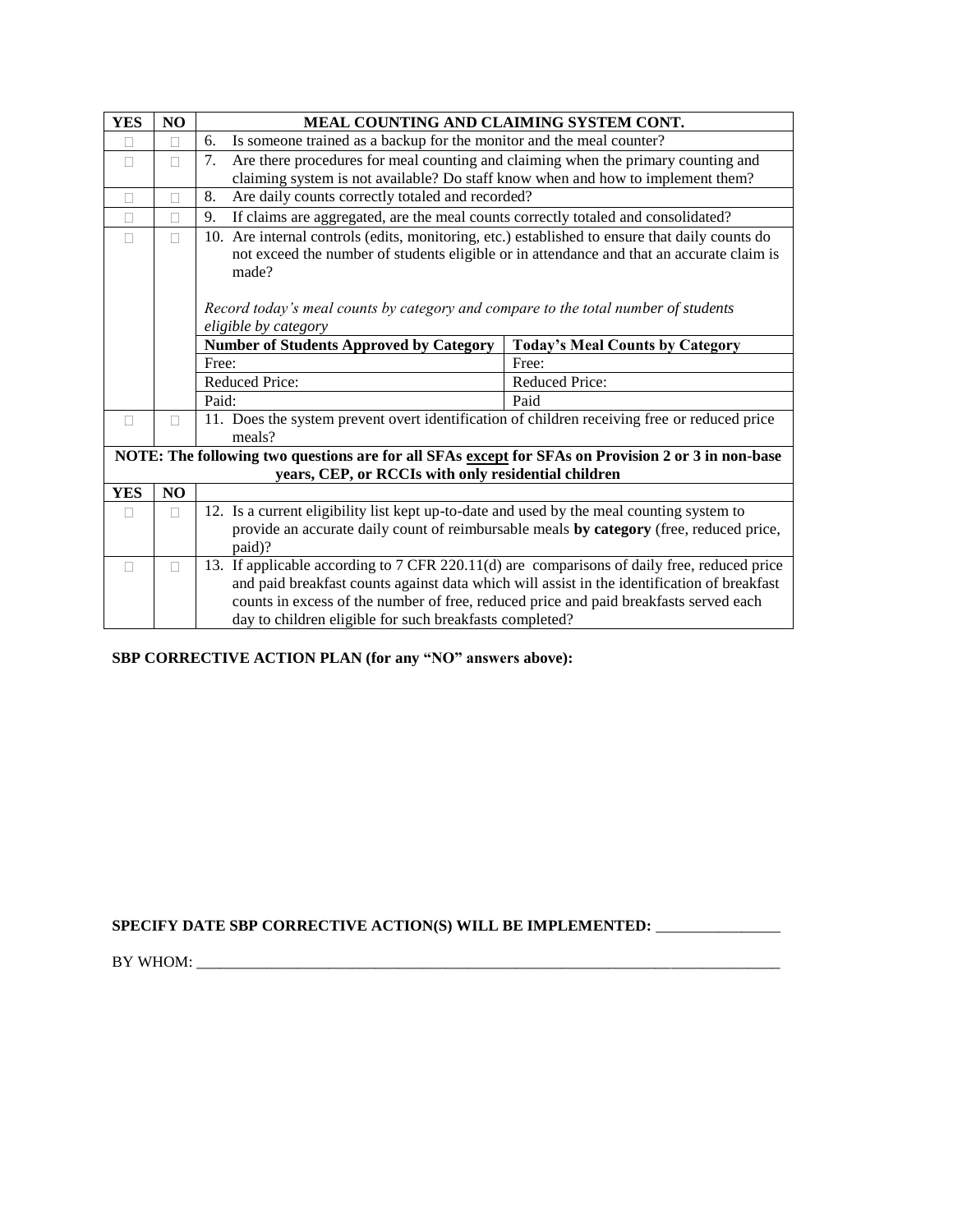| <b>YES</b> | N <sub>O</sub> | <b>READILY OBSERVABLE GENERAL AREAS</b>                              |                |                                                                            |  |
|------------|----------------|----------------------------------------------------------------------|----------------|----------------------------------------------------------------------------|--|
|            |                | Were any issues readily observed in relation to resource management? |                |                                                                            |  |
|            |                | N <sub>O</sub><br><b>YES</b>                                         |                |                                                                            |  |
|            |                | П<br>П                                                               |                | Maintenance of the Nonprofit School Food Service Account? (7 CFR 210.2,    |  |
|            |                |                                                                      |                | 210.14, 210.19(a), 210.21)                                                 |  |
|            |                |                                                                      |                | Paid Lunch Equity? (7 CFR 210.14(e))                                       |  |
|            |                | П                                                                    | П              | Revenue from Nonprogram Foods? (7 CFR 210.14(f))                           |  |
|            |                |                                                                      |                | Indirect Costs? (2 CFR Part 200 and 7 CFR 210.14(g))                       |  |
|            |                | 2.                                                                   |                | Were any issues readily observed in other general areas?                   |  |
|            |                | <b>YES</b>                                                           | N <sub>O</sub> |                                                                            |  |
|            |                | $\mathbf{L}$                                                         | п              | Free and Reduced Price Process – including verification, notification, and |  |
|            |                |                                                                      |                | other procedures (7 CFR Part 245)                                          |  |
|            |                | П                                                                    | П              | Civil Rights (7 CFR 210.23(b))                                             |  |
|            |                | П                                                                    |                | Reporting and Recordkeeping (7 CFR Parts 210, 220, and 245)                |  |
|            |                |                                                                      |                | Food Safety (7 CFR 210.13)                                                 |  |
|            |                | П                                                                    | П              | Competitive Food Service (7 CFR 210.11 and 220.12)                         |  |
|            |                |                                                                      | П              | Water (7 CFR 210.10(a)(1)(i) and $220.8(a)(1)$ )                           |  |
|            |                |                                                                      |                | Professional Standards (7 CFR 210.30)                                      |  |
|            |                | П                                                                    | П              | SBP and SFSP Outreach (7 CFR 210.12(d))                                    |  |
|            |                |                                                                      |                | Local School Wellness Policies (7 CFR 210.30)                              |  |
|            |                |                                                                      |                | Other                                                                      |  |

#### **SBP CORRECTIVE ACTION PLAN (for any "YES" answers above):**

# **SPECIFY DATE SBP CORRECTIVE ACTION(S) WILL BE IMPLEMENTED:** \_\_\_\_\_\_\_\_\_\_\_\_\_\_\_\_

BY WHOM: \_\_\_\_\_\_\_\_\_\_\_\_\_\_\_\_\_\_\_\_\_\_\_\_\_\_\_\_\_\_\_\_\_\_\_\_\_\_\_\_\_\_\_\_\_\_\_\_\_\_\_\_\_\_\_\_\_\_\_\_\_\_\_\_\_\_\_\_\_\_\_\_\_\_\_

SIGNATURE: \_\_\_\_\_\_\_\_\_\_\_\_\_\_\_\_\_\_\_\_\_\_\_\_\_\_\_ \_\_\_\_\_\_\_\_\_\_\_\_\_\_\_\_\_\_\_\_\_\_\_\_\_ \_\_\_\_\_\_\_\_\_\_\_\_\_\_

School Representative Title Date

SFA Reviewer Date

\_\_\_\_\_\_\_\_\_\_\_\_\_\_\_\_\_\_\_\_\_\_\_\_\_\_\_\_\_\_\_\_\_\_\_\_\_\_\_\_ \_\_\_\_\_\_\_\_\_\_\_\_\_\_\_\_\_\_\_\_\_\_\_\_\_\_\_\_\_\_\_ \_\_\_\_\_\_\_\_\_\_\_\_\_\_\_\_\_\_

**SBP FOLLOW-UP VISIT** (must be conducted within 45 days if corrective action was required):

Date(s) of Follow-Up: \_\_\_\_\_\_\_\_\_\_\_\_\_\_\_\_\_\_\_\_\_\_\_\_\_\_\_\_\_\_\_\_\_\_\_\_\_\_\_\_\_\_\_\_\_\_\_\_\_\_\_\_\_\_\_\_\_\_\_\_\_\_\_\_\_\_\_\_

Observations of corrective action implementation:

| SIGNATURE:          | School Representative | Title | Date |  |
|---------------------|-----------------------|-------|------|--|
| <b>SFA Reviewer</b> |                       | Title | Date |  |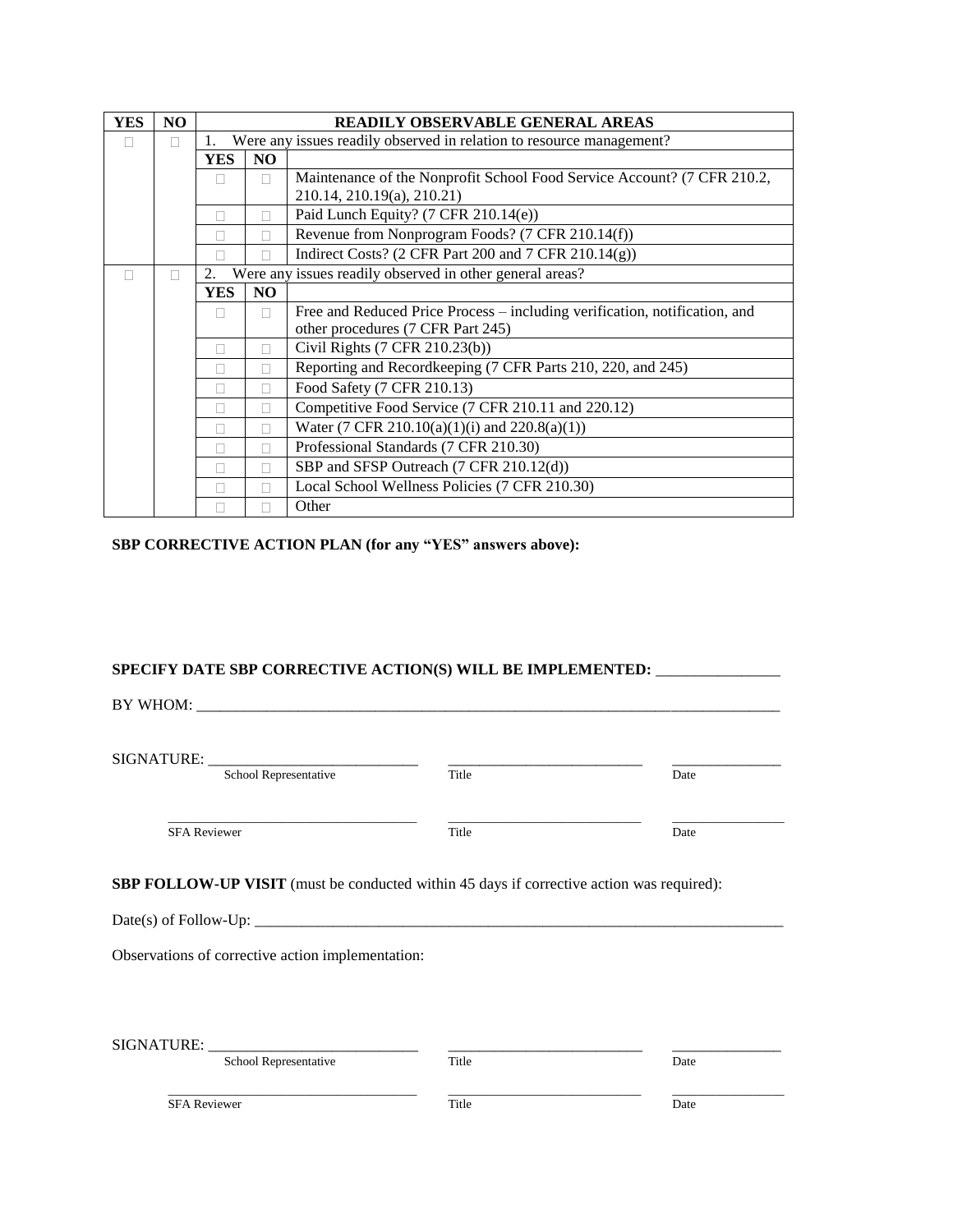#### **NATIONAL SCHOOL LUNCH PROGRAM ON-SITE REVIEW (Review Date: \_\_\_\_\_\_\_\_\_\_\_\_\_\_)**

The following questions are recommended at a minimum to complete the on-site review requirement:

| <b>YES</b> | NO     | MEAL COUNTING AND CLAIMING SYSTEM                                                                                                                                                           |                                                                                            |                |                                                                          |                                                                                                                                                                          |
|------------|--------|---------------------------------------------------------------------------------------------------------------------------------------------------------------------------------------------|--------------------------------------------------------------------------------------------|----------------|--------------------------------------------------------------------------|--------------------------------------------------------------------------------------------------------------------------------------------------------------------------|
| П          | П.     | 14. Is the method used for counting reimbursable meals in compliance with the approved                                                                                                      |                                                                                            |                |                                                                          |                                                                                                                                                                          |
|            |        | point of service requirement? (Meal counts must be taken at the location(s) where                                                                                                           |                                                                                            |                |                                                                          |                                                                                                                                                                          |
|            |        |                                                                                                                                                                                             |                                                                                            |                | complete meals are served to children.)                                  |                                                                                                                                                                          |
| $\Box$     | □      |                                                                                                                                                                                             |                                                                                            |                |                                                                          | 15. Is the point of service meal count used to determine the school's claim for                                                                                          |
|            |        |                                                                                                                                                                                             |                                                                                            | reimbursement? |                                                                          |                                                                                                                                                                          |
| $\Box$     | $\Box$ |                                                                                                                                                                                             |                                                                                            |                |                                                                          | 16. Is the person responsible for monitoring meals correctly identifying reimbursable                                                                                    |
|            |        |                                                                                                                                                                                             | meals?                                                                                     |                |                                                                          |                                                                                                                                                                          |
| П          | П      |                                                                                                                                                                                             |                                                                                            |                |                                                                          | 17. Is the school correctly implementing policies for handling the following (as applicable):                                                                            |
|            |        | Yes                                                                                                                                                                                         | N <sub>0</sub>                                                                             | N/A            |                                                                          |                                                                                                                                                                          |
|            |        | $\Box$                                                                                                                                                                                      | Incomplete meals?<br>$\Box$<br>□                                                           |                |                                                                          |                                                                                                                                                                          |
|            |        | $\Box$                                                                                                                                                                                      | □                                                                                          | $\Box$         | Second meals?                                                            |                                                                                                                                                                          |
|            |        | $\Box$                                                                                                                                                                                      | $\Box$                                                                                     | $\Box$         |                                                                          | Lost, stolen, misused, forgotten or destroyed tickets, tokens, IDs, etc.?                                                                                                |
|            |        | $\Box$                                                                                                                                                                                      | □                                                                                          | $\Box$         | Visiting student meals?                                                  |                                                                                                                                                                          |
|            |        | $\Box$                                                                                                                                                                                      | $\Box$                                                                                     | $\Box$         |                                                                          | Adult and non-student meals (and identifying program vs non-                                                                                                             |
|            |        |                                                                                                                                                                                             |                                                                                            |                | program)?                                                                |                                                                                                                                                                          |
|            |        | П                                                                                                                                                                                           | П                                                                                          | □              | A la carte?                                                              |                                                                                                                                                                          |
|            |        | □                                                                                                                                                                                           | □                                                                                          | □              | Student worker meals?                                                    |                                                                                                                                                                          |
|            |        | П                                                                                                                                                                                           | $\Box$                                                                                     | $\Box$         | Field Trips?                                                             |                                                                                                                                                                          |
|            |        | $\Box$                                                                                                                                                                                      | $\Box$                                                                                     | $\Box$         | Charged and/or prepaid meals?                                            |                                                                                                                                                                          |
|            |        | П                                                                                                                                                                                           | П                                                                                          | П              | Offer vs Serve?                                                          |                                                                                                                                                                          |
|            |        |                                                                                                                                                                                             |                                                                                            |                | Unpaid meal charges?                                                     |                                                                                                                                                                          |
| П          | П      |                                                                                                                                                                                             | 18. Is there a method of identifying non-reimbursable meals (i.e. not meeting meal pattern |                |                                                                          |                                                                                                                                                                          |
|            |        |                                                                                                                                                                                             | requirements, seconds, adult meals, etc.) and distinguishing them from reimbursable        |                |                                                                          |                                                                                                                                                                          |
|            |        |                                                                                                                                                                                             | meals?                                                                                     |                |                                                                          |                                                                                                                                                                          |
| YES        | NO     |                                                                                                                                                                                             |                                                                                            |                | 19. Is someone trained as a backup for the monitor and the meal counter? | MEAL COUNTING AND CLAIMING SYSTEM CONT.                                                                                                                                  |
| П          | □      |                                                                                                                                                                                             |                                                                                            |                |                                                                          |                                                                                                                                                                          |
| $\Box$     | $\Box$ |                                                                                                                                                                                             |                                                                                            |                |                                                                          | 20. Are there procedures for meal counting and claiming when the primary counting and<br>claiming system is not available? Do staff know when and how to implement them? |
| $\Box$     | □      |                                                                                                                                                                                             |                                                                                            |                | 21. Are daily counts correctly totaled and recorded?                     |                                                                                                                                                                          |
| П          | □      |                                                                                                                                                                                             |                                                                                            |                |                                                                          | 22. If claims are aggregated, are the meal counts correctly totaled and consolidated?                                                                                    |
| $\Box$     | П      |                                                                                                                                                                                             |                                                                                            |                |                                                                          |                                                                                                                                                                          |
|            |        | 23. Are internal controls (edits, monitoring, etc.) established to ensure that daily counts do<br>not exceed the number of students eligible or in attendance and that an accurate claim is |                                                                                            |                |                                                                          |                                                                                                                                                                          |
|            |        |                                                                                                                                                                                             | made?                                                                                      |                |                                                                          |                                                                                                                                                                          |
|            |        |                                                                                                                                                                                             |                                                                                            |                |                                                                          |                                                                                                                                                                          |
|            |        |                                                                                                                                                                                             |                                                                                            |                |                                                                          | Record today's meal counts by category and compare to the total number of students                                                                                       |
|            |        | eligible by category                                                                                                                                                                        |                                                                                            |                |                                                                          |                                                                                                                                                                          |
|            |        |                                                                                                                                                                                             |                                                                                            |                | <b>Number of Students Approved by Category</b>                           | <b>Today's Meal Counts by Category</b>                                                                                                                                   |
|            |        | Free:                                                                                                                                                                                       |                                                                                            |                |                                                                          | Free:                                                                                                                                                                    |
|            |        | Reduced Price:                                                                                                                                                                              |                                                                                            |                |                                                                          | Reduced Price:                                                                                                                                                           |
|            |        | Paid:                                                                                                                                                                                       |                                                                                            |                |                                                                          | Paid                                                                                                                                                                     |
| □          | $\Box$ |                                                                                                                                                                                             |                                                                                            |                |                                                                          | 24. Does the system prevent overt identification of children receiving free or reduced price                                                                             |
|            |        |                                                                                                                                                                                             | meals?                                                                                     |                |                                                                          |                                                                                                                                                                          |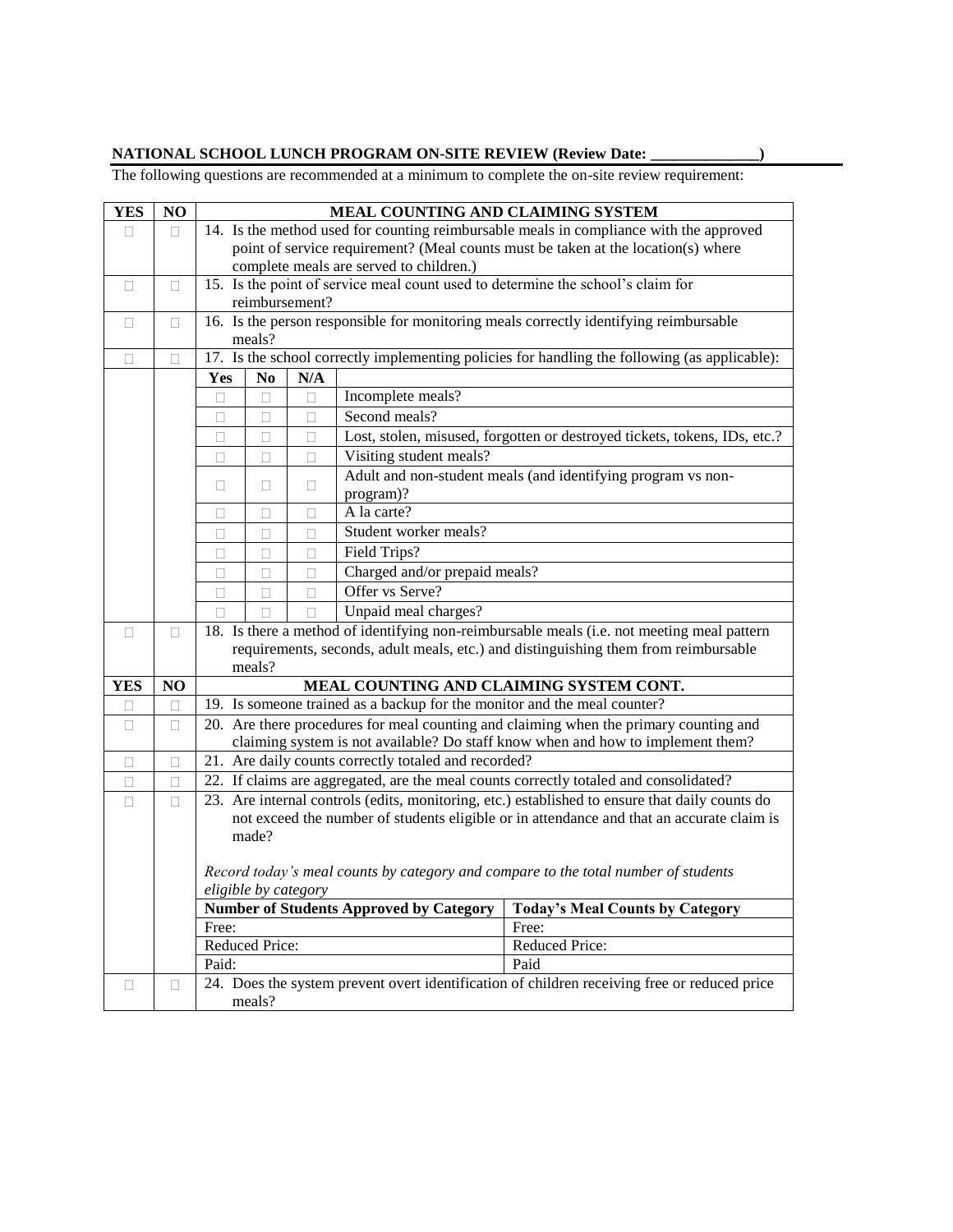|            | NOTE: The following two questions are for all SFAs except for SFAs on Provision 2 or 3 in non-base |                                                                                                                                                                                                                                                                                                                                                                        |  |  |  |  |  |  |  |
|------------|----------------------------------------------------------------------------------------------------|------------------------------------------------------------------------------------------------------------------------------------------------------------------------------------------------------------------------------------------------------------------------------------------------------------------------------------------------------------------------|--|--|--|--|--|--|--|
|            | years, CEP, or RCCIs with only residential children                                                |                                                                                                                                                                                                                                                                                                                                                                        |  |  |  |  |  |  |  |
| <b>YES</b> | NO                                                                                                 |                                                                                                                                                                                                                                                                                                                                                                        |  |  |  |  |  |  |  |
|            |                                                                                                    | 25. Is a current eligibility list kept up-to-date and used by the meal counting system to<br>provide an accurate daily count of reimbursable meals by category (free, reduced price,<br>paid)?                                                                                                                                                                         |  |  |  |  |  |  |  |
|            |                                                                                                    | 26. If applicable according to 7 CFR 210.8(a)(3), are edit checks completed and<br>documented which compare the daily counts of free, reduced price, and paid meals<br>against the product of the number of children currently eligible for free, reduced price,<br>and paid meals, respectively, times an attendance factor (and any discrepancies<br>accounted for)? |  |  |  |  |  |  |  |

**NSLP CORRECTIVE ACTION PLAN (for any "NO" answers above):**

# **SPECIFY DATE NSLP CORRECTIVE ACTION(S) WILL BE IMPLEMENTED**: \_\_\_\_\_\_\_\_\_\_\_\_\_\_\_

BY WHOM: \_\_\_\_\_\_\_\_\_\_\_\_\_\_\_\_\_\_\_\_\_\_\_\_\_\_\_\_\_\_\_\_\_\_\_\_\_\_\_\_\_\_\_\_\_\_\_\_\_\_\_\_\_\_\_\_\_\_\_\_\_\_\_\_\_\_\_\_\_\_\_\_\_\_\_

| <b>YES</b> | NO. | <b>READILY OBSERVABLE GENERAL AREAS</b>                                    |                |                                                                            |  |
|------------|-----|----------------------------------------------------------------------------|----------------|----------------------------------------------------------------------------|--|
|            |     | Were any issues readily observed in relation to resource management?<br>3. |                |                                                                            |  |
|            |     | <b>YES</b>                                                                 | N <sub>O</sub> |                                                                            |  |
|            |     | $\mathbf{L}$                                                               | П              | Maintenance of the Nonprofit School Food Service Account? (7 CFR 210.2,    |  |
|            |     |                                                                            |                | 210.14, 210.19(a), 210.21)                                                 |  |
|            |     |                                                                            |                | Paid Lunch Equity? (7 CFR 210.14(e))                                       |  |
|            |     |                                                                            |                | Revenue from Nonprogram Foods? (7 CFR 210.14(f))                           |  |
|            |     | П                                                                          | П              | Indirect Costs? (2 CFR Part 200 and 7 CFR 210.14(g))                       |  |
|            |     | 4.                                                                         |                | Were any issues readily observed in other general areas?                   |  |
|            |     | <b>YES</b>                                                                 | N <sub>O</sub> |                                                                            |  |
|            |     | $\mathbf{L}$                                                               | П              | Free and Reduced Price Process - including verification, notification, and |  |
|            |     |                                                                            |                | other procedures (7 CFR Part 245)                                          |  |
|            |     | П                                                                          | П              | Civil Rights (7 CFR 210.23(b))                                             |  |
|            |     | П                                                                          |                | Reporting and Recordkeeping (7 CFR Parts 210, 220, and 245)                |  |
|            |     | П                                                                          | П              | Food Safety (7 CFR 210.13)                                                 |  |
|            |     |                                                                            | П              | Competitive Food Service (7 CFR 210.11 and 220.12)                         |  |
|            |     | п                                                                          | П              | Water (7 CFR 210.10(a)(1)(i) and 220.8(a)(1))                              |  |
|            |     | П                                                                          | П              | Professional Standards (7 CFR 210.30)                                      |  |
|            |     | П                                                                          |                | SBP and SFSP Outreach (7 CFR 210.12(d))                                    |  |
|            |     |                                                                            |                | Local School Wellness Policies (7 CFR 210.30)                              |  |
|            |     |                                                                            |                | Other                                                                      |  |